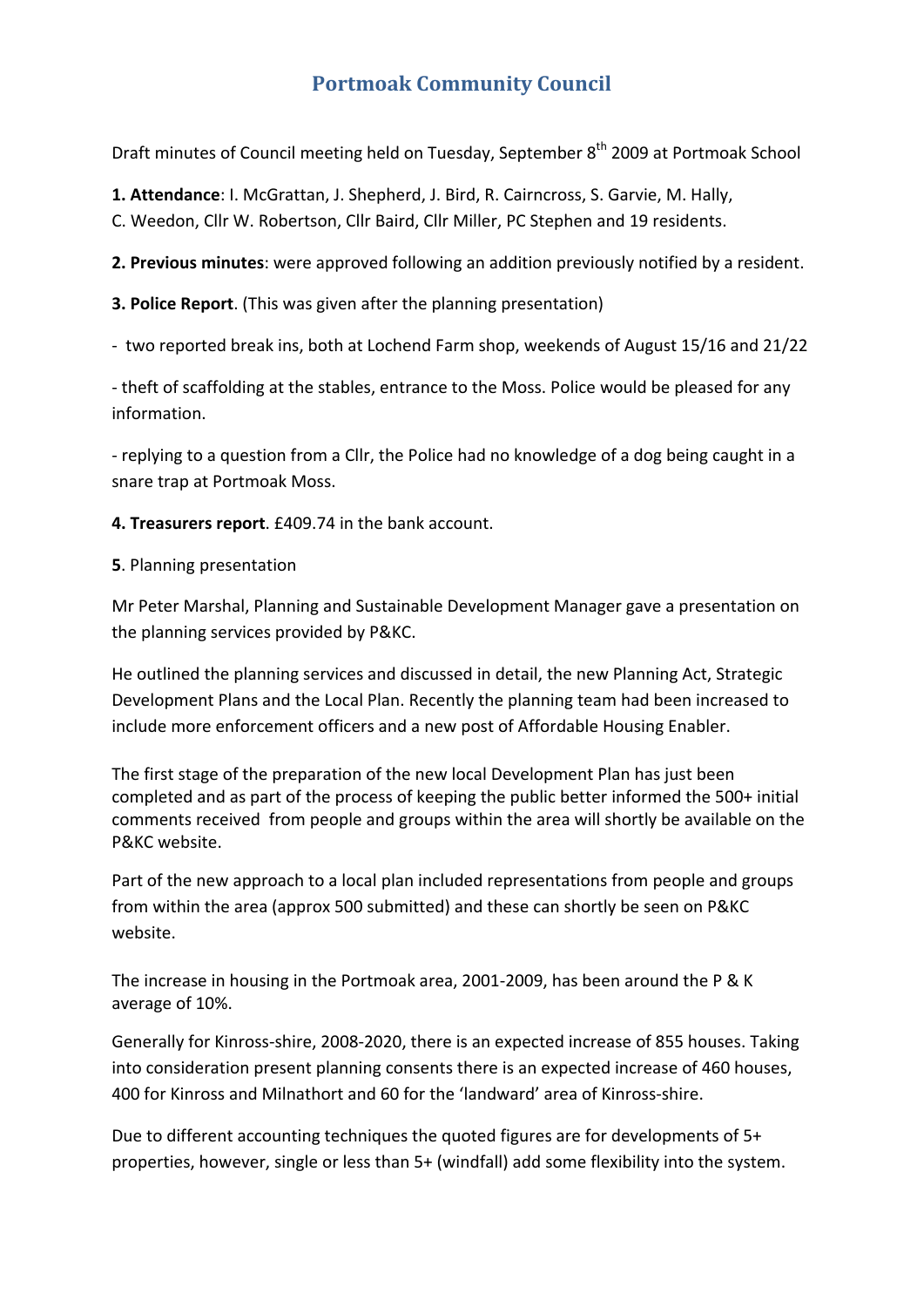Following the presentation there were a number of questions on the following topics:‐ enforcement conditions, standards of developers, neighbour notification, local roads, streetscape design, amending plans once agreed, permitted development rights, independent review bodies.

Peter closed his presentation by informing the meeting of further training events on the new planning system and introduced 'Planning Aid for Scotland', a body set up to assist anyone with planning problems. Their helpline number is 08456037602.

The Chairman thanked Peter for his presentation.

### **6. Matter arising from previous minutes**

### Mail box at Post Office.

Following the report sent to Edinburgh Office, one letter received to say that the letter had been sent to London Office and second letter received from London office acknowledging letter.

### Website

Webmaster on holiday until September 14<sup>th</sup> 2009 so current minutes will be late.

#### Notice Board

Minutes at Kinnesswood notice board regularly removed.

#### Cleaning of roads

The B9097 between B996 and B920 and the A911 between Easter Balgedie and Burleigh Sands were reported as needed cleaning. Mechanical Cleaner is presently broken.

### **7. Subcommittee reports**

#### Paths Group

There is not generally a problem raising money to create new paths but there is a problem raising money maintaining them. As a community if we want to keep the walks in our area then we need to come up with an idea to raise the money to maintain them and one way would be to ask for sponsors. This would be especially useful for those areas out with any other area of responsibility which is approx 2 Kms of the Michael Bruce Way.

Maintenance for this part of the MBW works out to approx £500 and if sponsorship could be arranged for 25p/metre it would require 25/30 people who would be given a certificate of sponsorship as a receipt.

People who might wish to participate are businesses and people who use the paths for pleasure and dog walkers.

Posters on the MBW could also be used to advertise for sponsors. The signage for the MBW should be ready in the next couple of months.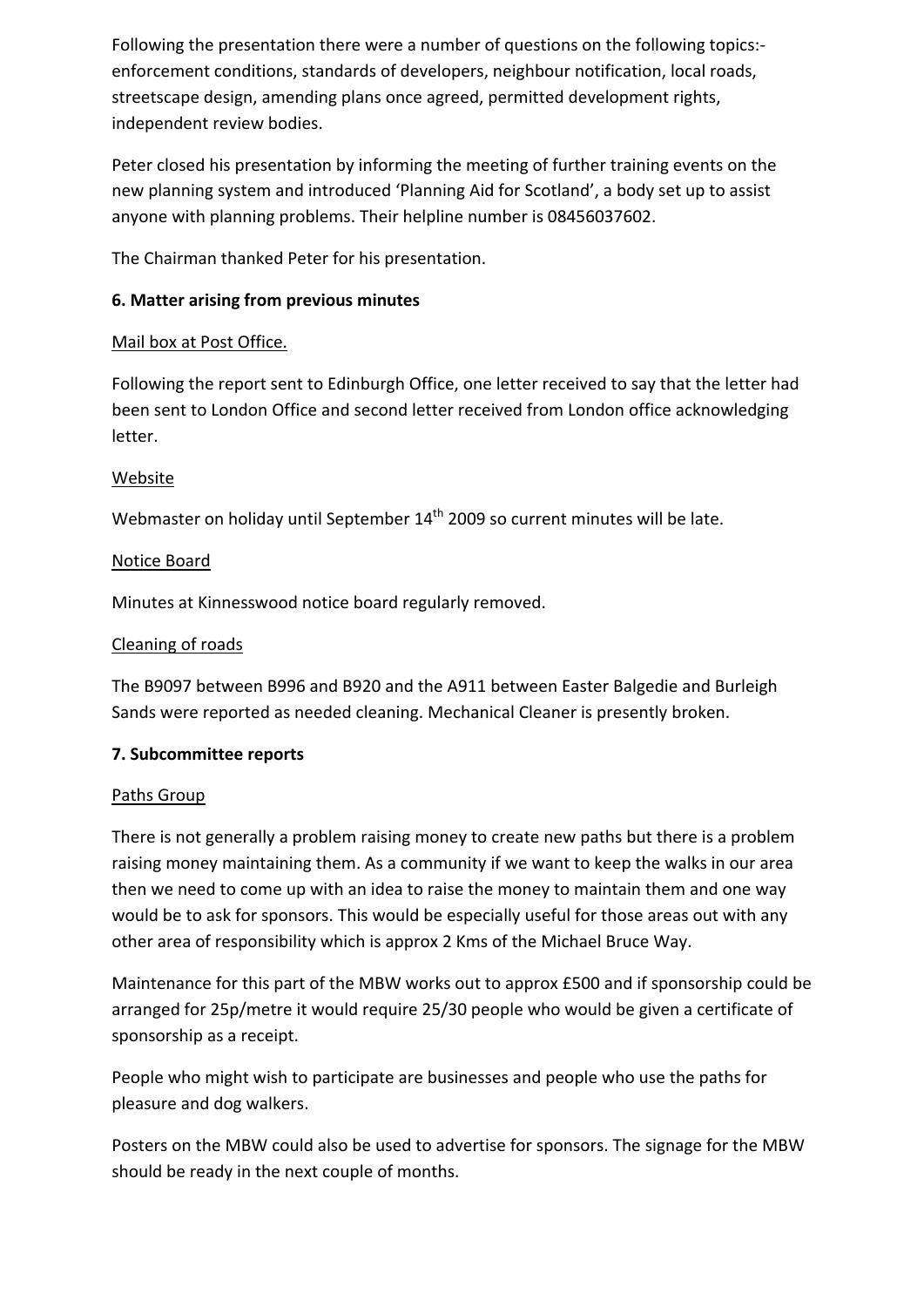Cllr Robertson added that the Countryside Trust was looking at the problem of maintaining walks and had asked for a paper to be prepared on the subject and was keen to keep in touch with this proposal.

A resident stated that the lack of maintenance on the walk meant that the bracken was nearly taking over the path in certain areas. The owner of the land could apply for a maintenance grant but it was not known whether he had done so.

A resident raised the question of responsibility of the path from Gamekeepers to the Cobbles which was used by school children to keep them off the busier roads. It was suggested that this should be maintained by P&KC. Action required.

Cllr Robertson suggested to the meeting that since this was the last winter when a commonly used weed suppressing chemical could be used by anyone (now a Government banned substance) is was likely that path maintenance would become more of an issue.

#### Planning Group

The following planning applications were discussed.

09/01465/FLL Change of use from disused farmyard area to garden ground for dwelling units 1 and 2, Former Hay Store, West Bowhouse Farm, Leslie

(Action: No objection)

09/01487/FLL Erection of an agricultural shed, Wester Balgedie Farm, Wester Balgedie, Kinross KY13 9HE

(Action: The CC had previously objected to this proposal and found no grounds to move from their previous position. The applicant was present and queried the decision by the CC. It was agreed to write to the applicant setting out in summary the reasons for the objection)

09/01436/IPL Erection of a dwelling house for an agricultural worker (in principle) Kirkness Farm, Lochgelly, KY5 0HH

(Action: No objection)

There was no further news on the planning application at Friar Place.

#### Management Group

The Chairman gave an update on the Traffic Calming situation. An e mail had been received that afternoon explain that the new bollards were not in stock and new ones were not available until later in September.

The CC had informed the P&KC Roads dept that they would support the request of local opinion to move the 'Gamekeepers' build out.

Cllr Robertson informed the meeting that he had asked P&KC to have a speed restriction placed on the road between Mawcarse old railway bridge towards Balgedie.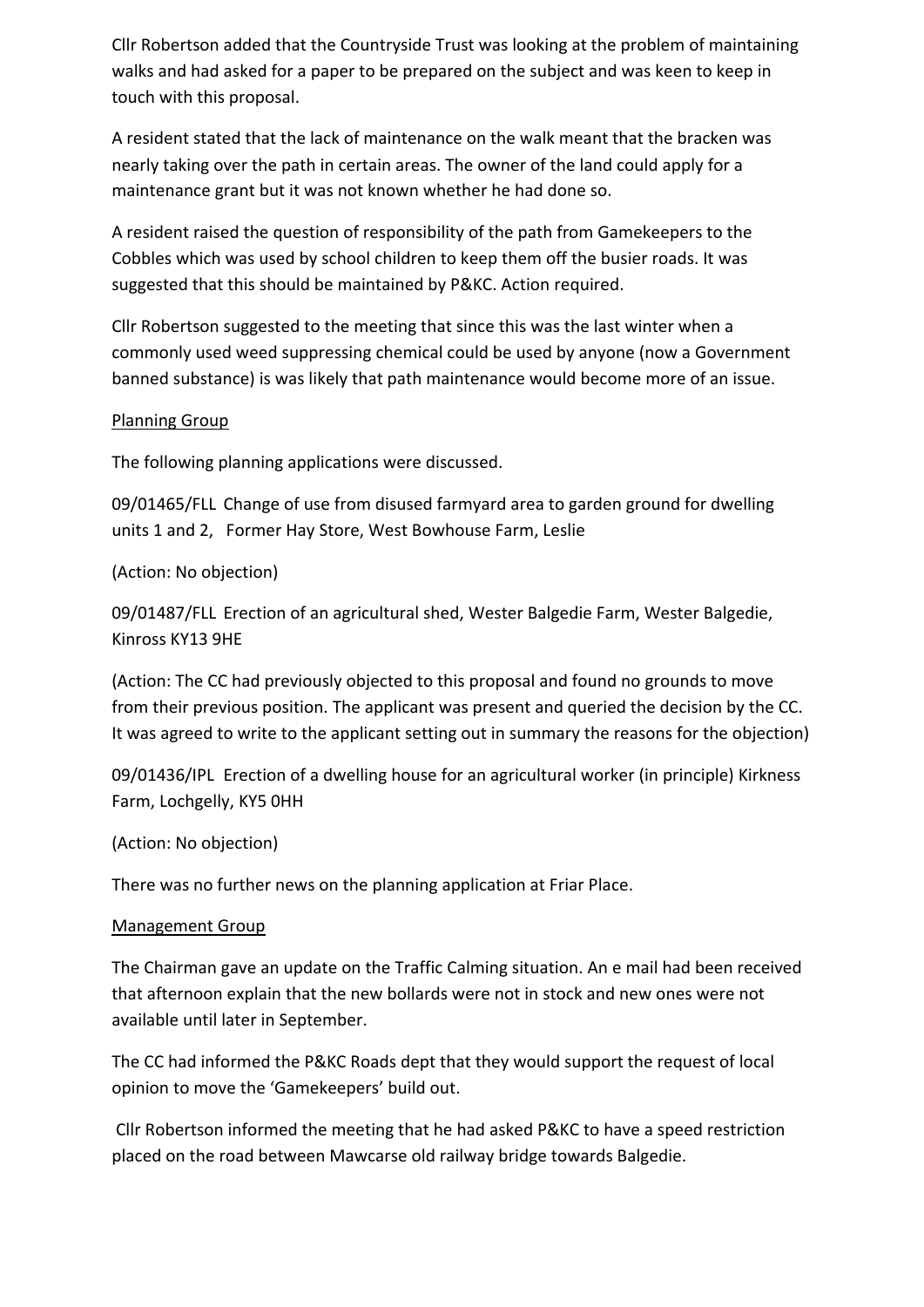A resident asked if build outs were the best method of traffic calming. The Chairman explained despite everyone having an opinion on the subject the build outs were the chosen method by the experts.

Further questions on the build outs were asked by residents concerning benefit to the community, lighting and drivers continually speeding.

## **8. Cllr reports**

‐ Cllr Miller informed the meeting that the Wester Balgedie hearing would be taking place shortly.

(Ed Note: The CC had not received notification and were not involved with the hearing)

# **9. AOCB**

(Ed Note: The constitution states, '' ....meetings of the Council shall be open to members of the public who shall have the right to raise matters to be put on the agenda for the next meeting and who shall have right of audience subject to 7 days written notice having been given to the Hon. Secretary prior to the meeting''

1. A resident raised the issue of the poor standard of signage at Scotlandwell around, what was called, the Well Green. The signs would be identified and the problem raised with P&KC. Action Required.

2. A resident raised the issue of dog fouling in Bruce Road and was advised to contact the Dog Warden.

3. A resident raised the issue of a 30 mph sign being missing and was advised to contact Clarence either by telephone 0800232323 or e mail, Clarence@pkc.gov.uk

(Post Meeting Note: After leaving the meeting Cllr Baird noticed a number of street lights not working which she reported to Clarence)

# **10. Communications**

1. 12.8.09 E mail in support of proposals for build outs and P&KC suggestions. Agree that CC should take community/majority view and not minority.

2. 12.8.09 E mail, Build Outs would not stop bad driving; new bollards and signs detract from visual appreciation of village scene, consideration of other methods such as rumble strips

3. 13.8.09 Licensing Board applications

4. 13.8.09 E mail from resident, various complaints re: planning etc. Reply sent 30.8.09

5. 14.8.09 P&KC Local Development Plan, comments will be made available on PKC website

6. 19.8.09 Planning enforcement re: fence at Gamekeepers, agreed in 2008.